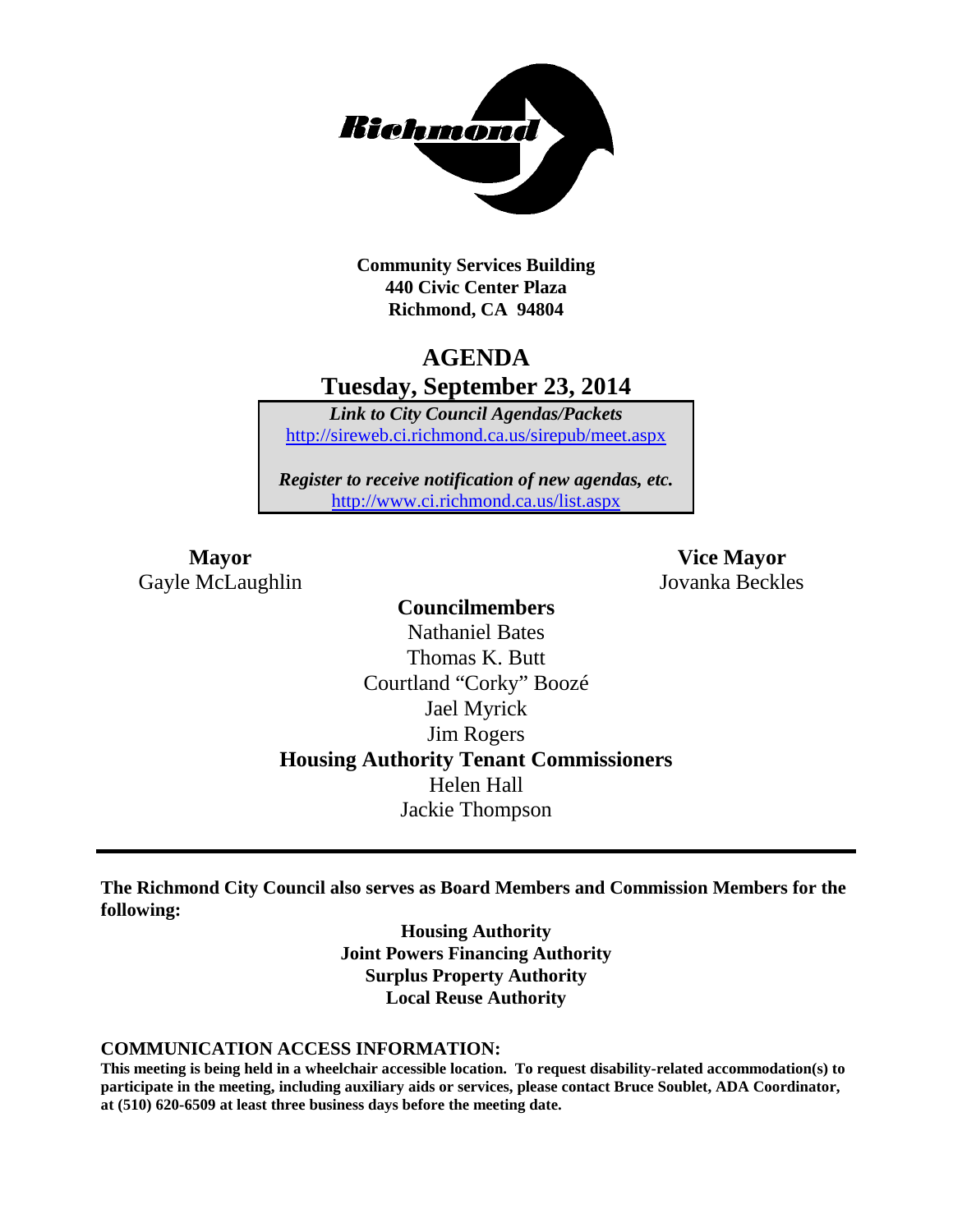# **MEETING PROCEDURES**

The City of Richmond encourages community participation at its City Council meetings and has established procedures that are intended to accommodate public input in a timely and time-sensitive way. As a courtesy to all members of the public who wish to participate in City Council meetings, please observe the following procedures:

**PUBLIC COMMENT ON AGENDA ITEMS:** Anyone who desires to address the City Council on items appearing on the agenda must complete and file a pink speaker's card with the City Clerk **prior** to the City Council's consideration of the item. Once the City Clerk has announced the item and discussion has commenced, no person shall be permitted to speak on the item other than those persons who have submitted their names to the City Clerk. Your name will be called when the item is announced for discussion. **Each speaker will be allowed TWO (2) MINUTES to address the City Council on NON-PUBLIC HEARING items listed on the agenda.**

**OPEN FORUM FOR PUBLIC COMMENT:** Individuals who would like to address the City Council on matters not listed on the agenda or on **Presentations, Proclamations and Commendations, Report from the City Attorney, or Reports of Officers** may do so under Open Forum. All speakers must complete and file a pink speaker's card with the City Clerk **prior** to the commencement of Open Forum. **The amount of time allotted to individual speakers shall be determined based on the number of persons requesting to speak during this item. The time allocation for each speaker will be as follows: 15 or fewer speakers, a maximum of 2 minutes; 16 to 24 speakers, a maximum of 1 and one-half minutes; and 25 or more speakers, a maximum of 1 minute.**

### **SPEAKERS ARE REQUESTED TO OCCUPY THE RESERVED SEATS IN THE FRONT ROW BEHIND THE SPEAKER'S PODIUM AS THEIR NAME IS ANNOUNCED BY THE CITY CLERK.**

**CONSENT CALENDAR:** Consent Calendar items are considered routine and will be enacted, approved or adopted by one motion unless a request for removal for discussion or explanation is received from the audience or the City Council. A member of the audience requesting to remove an item from the Consent Calendar must first complete a speaker's card and discuss the item with a City staff person prior to filing the card with the City Clerk and **prior to the City Council's consideration of Agenda Review.** An item removed from the Consent Calendar may be placed anywhere on the agenda following the City Council's agenda review.

Any law enforcement officer on duty or whose service is commanded by the presiding officer shall be Sergeant-at-Arms of the Council meetings. He/she, or they, shall carry out all orders and instructions given by the presiding officer for the purpose of maintaining order and decorum at the Council meetings (City Council Rules of Procedure and Order Section III F, RMC Section 2.12.030).

**\*\*\*\*\*\*\*\*\*\*\*\*\*\*\*\*\*\*\*\*\*\*\*\*\*\*\*\*\*\*\*\*\*\*\*\*\*\*\*\*\*\*\*\*\*\*\*\*\*\*\*\*\*\*\*\*\*\***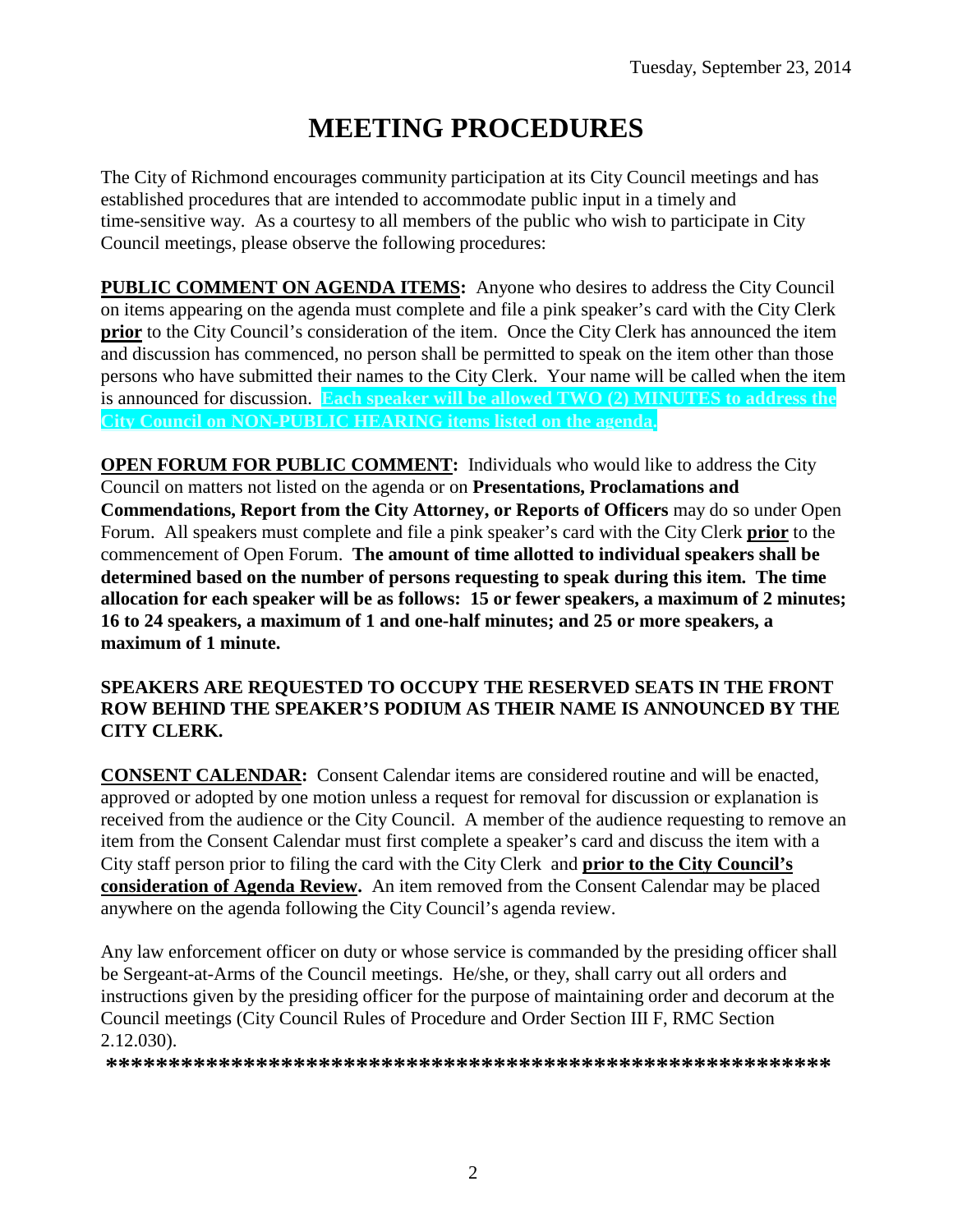### **OPEN SESSION TO HEAR PUBLIC COMMENT ON CLOSED SESSION ITEMS**

5:45 p.m.

- **A. ROLL CALL**
- **B. PUBLIC COMMENT**

### **C. ADJOURN TO CLOSED SESSION**

### **CLOSED SESSION**

Shimada Room of the Community Services Building

### **A. CITY COUNCIL**

**A-1.** CONFERENCE WITH LEGAL COUNSEL - EXISTING LITIGATION (Subdivision [a] of Government Code Section 54956.9):

Serkes vs. City of Richmond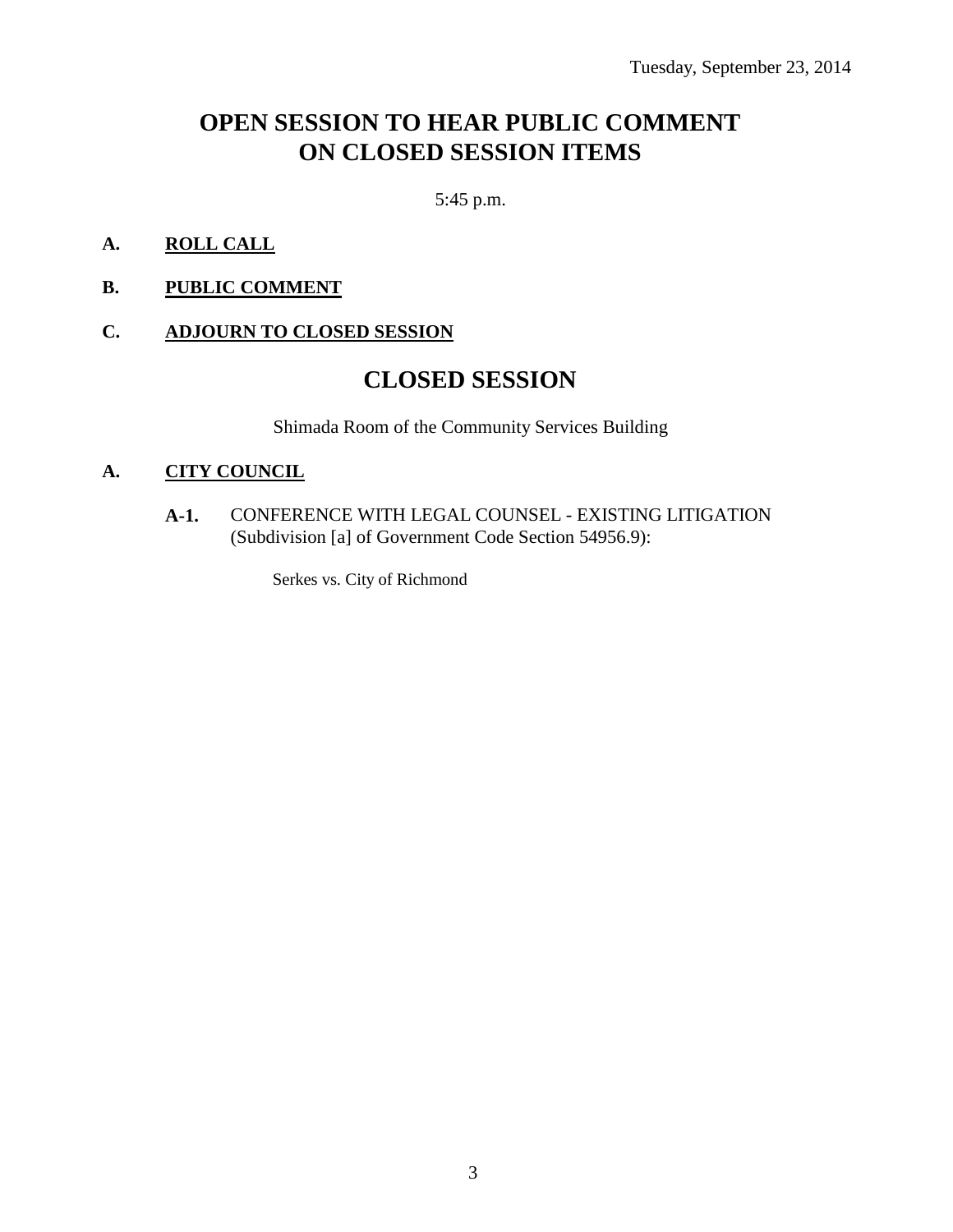## **SPECIAL JOINT MEETING OF THE RICHMOND HOUSING AUTHORITY AND RICHMOND CITY COUNCIL**

6:30 p.m.

- **A. PLEDGE TO THE FLAG**
- **B. ROLL CALL**
- **C. STATEMENT OF CONFLICT OF INTEREST**
- **D. AGENDA REVIEW**

#### **E. PRESENTATIONS, PROCLAMATIONS, AND COMMENDATIONS**

- **E-1.** PROCLAMATION recognizing the 2014 City of Richmond Poets Laureate Mayor McLaughlin (620-6503).
- **E-2.** PROCLAMATION recognizing the outstanding work of City of Richmond Recreation Department staff Deborah Hernandez - Mayor McLaughlin (620- 6503).
- **E-3.** PROCLAMATION recognizing National Hispanic Heritage Month Mayor McLaughlin (620-6503) and Vice Mayor Beckles (620-6581).

#### **F. REPORT FROM THE CITY ATTORNEY OF FINAL DECISIONS MADE DURING CLOSED SESSION**

### **G. OPEN FORUM FOR PUBLIC COMMENT**

### **H. JOINT STUDY SESSION OF THE RICHMOND HOUSING AUTHORITY AND THE RICHMOND CITY COUNCIL - NOT EARLIER THAN 7:00 P.M.**

**H-1.** RECEIVE an update concerning the Inventory Removal Application to the U.S. Department of Housing and Urban Development for the Hacienda Public Housing Development, and concerning the related tenant relocation process - Richmond Housing Authority (Tim Jones 621-1310).

### **I. PUBLIC HEARING - NOT EARLIER THAN 7:30 P.M.**

**I-1.** ADOPT a resolution approving the 2013-2014 Consolidated Annual Performance and Evaluation Report (CAPER) for submission to the U.S Department of Housing and Urban Development - Housing and Community Development (James Goins 620-6935).